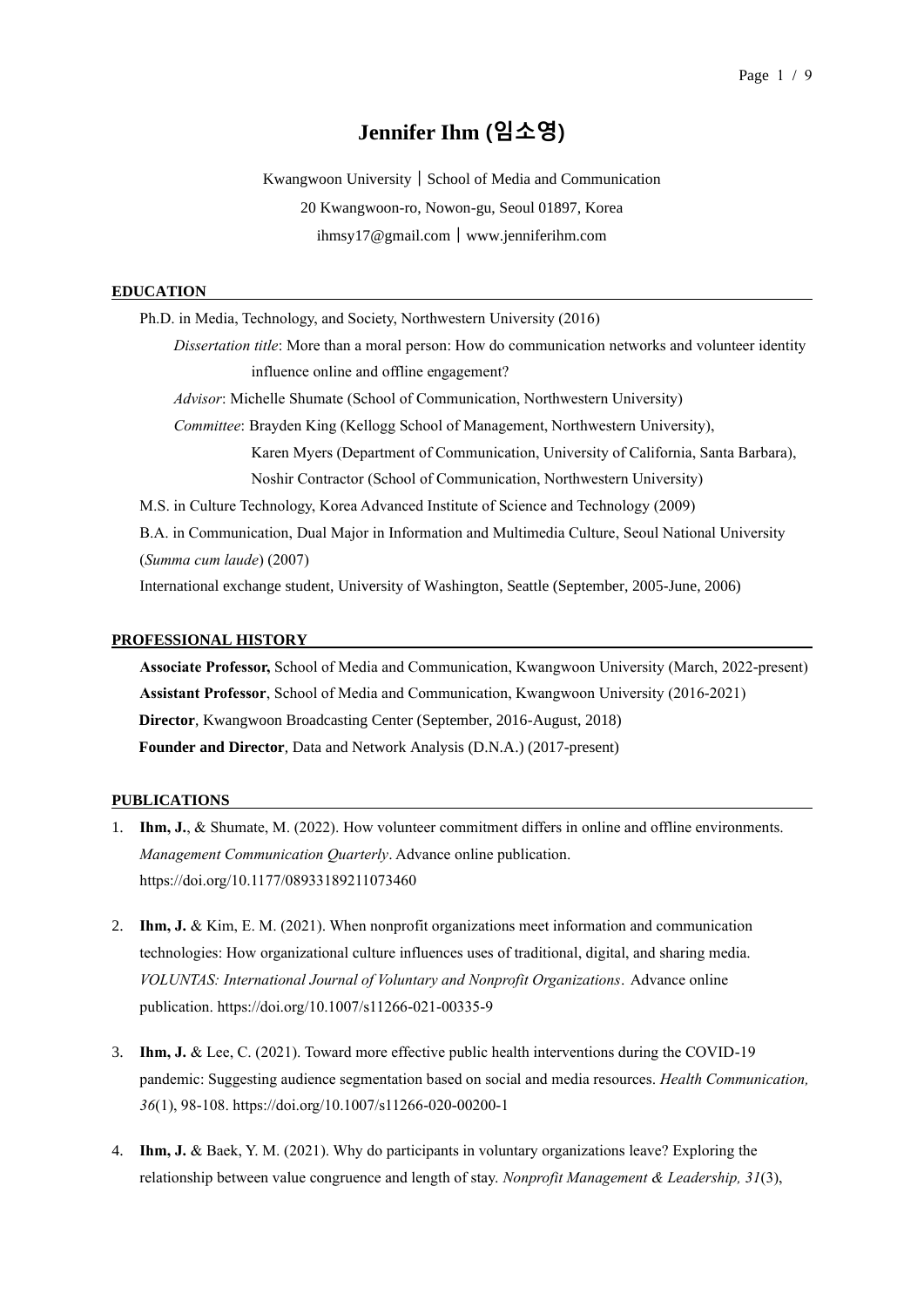505-524. https://doi.org/10.1002/nml.21442

- 5. Baek, Y. M. & **Ihm, J.** (2021). Word use as an unobtrusive predictor of early departure from organizations. *Journal of Language and Social Psychology, 40*(2), 238-259. https://doi.org/10.1177/0261927X20944543
- 6. Kim, E. M. & **Ihm, J.** (2020). Online news sharing in the face of mixed audiences: Context collapse, homophily, and types of social media. *Journal of Broadcasting & Electronic Media, 64*(5), 756-776. https://doi.org/10.1080/08838151.2020.1835429
- 7. **Ihm, J.** & Lee, S. (2020). [How perceived costs and benefits of initial social media participation affect](http://www.jenniferihm.com/uploads/5/0/2/7/50277035/ihm-lee2020_article_howperceivedcostsandbenefitsof.pdf)  [subsequent community-based participation.](http://www.jenniferihm.com/uploads/5/0/2/7/50277035/ihm-lee2020_article_howperceivedcostsandbenefitsof.pdf) *VOLUNTAS: International Journal of Voluntary and Nonprofit Organizations,* Advance online publication. <https://doi.org/10.1007/s11266-020-00200-1>
	- **Young Scholar Award, Korean Association for Broadcasting & Telecommunication Studies**
- 8. Kim, E. M. & **Ihm, J.** (2019). More than virality: [Online sharing of controversial news with activated](http://weebly-file/5/0/2/7/50277035/published_jmcq.pdf)  [audience.](http://weebly-file/5/0/2/7/50277035/published_jmcq.pdf) *Journalism & Mass Communication Quarterly*, *97*(1), 118-140. <https://doi.org/10.1177/1077699019836950>
- 9. **Ihm, J.** (2019). [Communicating without nonprofit organizations on nonprofits' social Media: Stakeholders'](http://www.jenniferihm.com/uploads/5/0/2/7/50277035/nms_published.pdf)  [autonomous networks and three types of organizational ties.](http://www.jenniferihm.com/uploads/5/0/2/7/50277035/nms_published.pdf) *New Media & Society*, *21*(11-12), 2648- 2670. <https://doi.org/10.1177/1461444819854806>
- 10. **Ihm, J.** & Shumate, M. (2019). How does a board of directors influence within- and cross-sector nonprofit collaboration? *Nonprofit Management & Leadership*. *29*(4), 473-490[. https://doi.org/10.1002/nml.21343](https://doi.org/10.1002/nml.21343)
	- **2019-2020 top-cited article in** *Nonprofit Management & Leadership*
	- **Lead Article**
- 11. **Ihm, J.** (2018). Social implications of children's smartphone addiction: The role of support networks and social engagement. *Journal of Behavioral Addictions, 7*(2)*,* 473-481. https://doi.org/10.1556/2006.7.2018.48
- 12. **Ihm, J.** & Kim, E. M. (2018). The hidden side of news diffusion: Understanding online news sharing as an interpersonal behavior. *New Media & Society, 20*(11), 4346-4365. https://doi.org/10.1177/1461444818772847
- 13. **Ihm, J.** (2017). Classifying and relating different types of online and offline Volunteering. *VOLUNTAS: International Journal of Voluntary and Nonprofit Organizations, 28*(1)*,* 400-419*.* https://doi.org/doi:10.1007/s11266-016-9826-9
- 14. **Ihm, J.** & Castillo, E. A. (2017). Development and transformation of collaborative networks in events. *Journal of Convention & Event Tourism, 18*(3), 205-224. <https://doi.org/10.1080/15470148.2017.1322021>
- 15. **Ihm, J.** & Shumate, M. (2016). [How does a board of directors influence within and cross-sector nonprofit](http://proceedings.aom.org/content/2016/1/13238.short)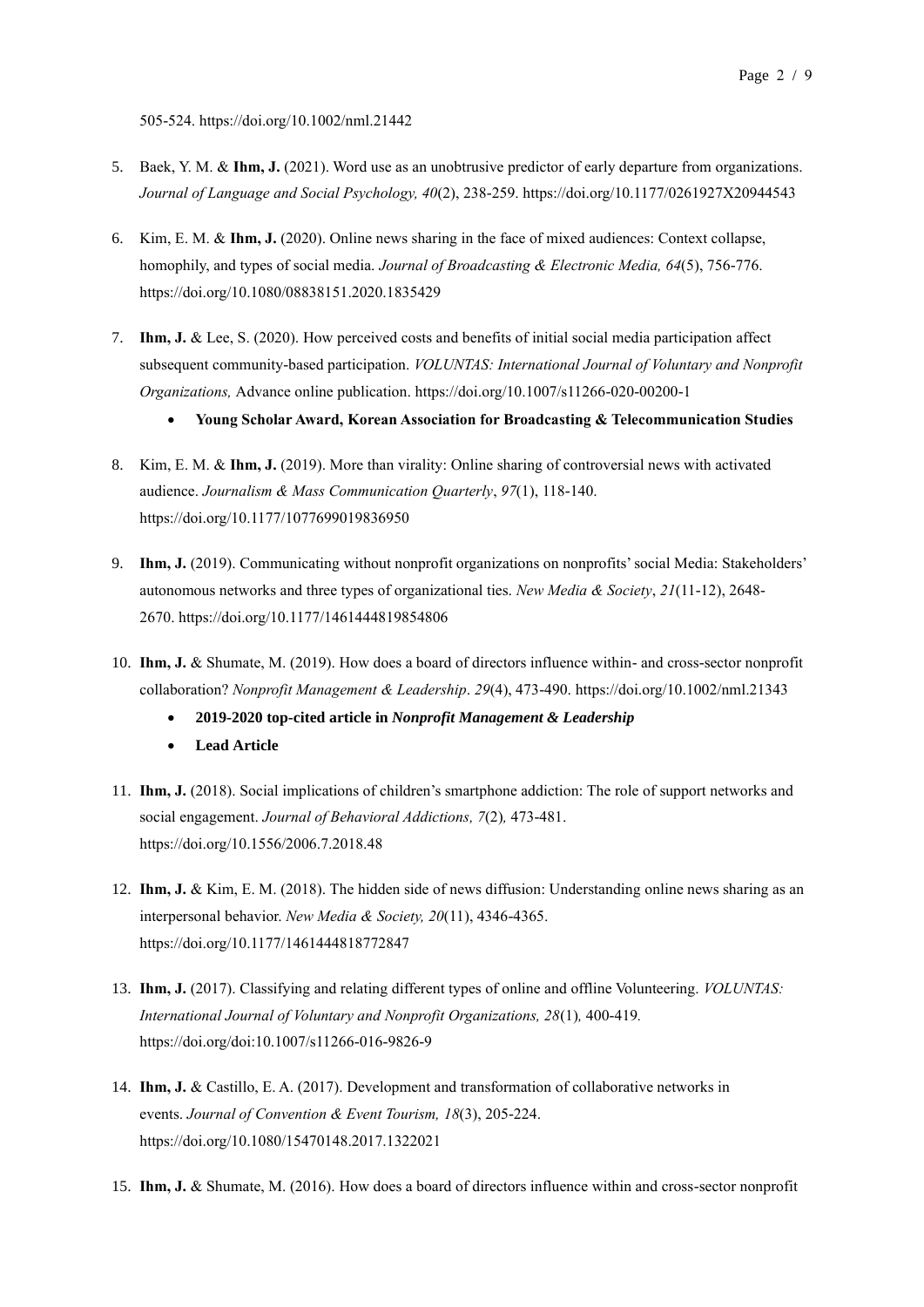[collaboration?.](http://proceedings.aom.org/content/2016/1/13238.short) *Academy of Management Proceedings 2016,* 13238. <https://doi.org/10.5465/AMBPP.2016.13238>

- 16. Shumate, M., Fu, J.S., Cooper, K., & **Ihm, J.** (2016). [Interorganizational networking portfolios of nonprofit](http://proceedings.aom.org/content/2016/1/13009.short)  [organizations.](http://proceedings.aom.org/content/2016/1/13009.short) *Academy of Management Best Paper Proceedings 2016,* 13009. <https://doi.org/10.5465/AMBPP.2016.225>
	- **Best Paper Award, Public and Nonprofit Division, Academy of Management**
	- **Winner of the Carlo Masini Award for Innovative Scholarship, Academy of Management**
- 17. **Ihm, J.** [\(2015\). Network measures to evaluate stakeholder engagement with nonprofit organizations on](http://weebly-file/5/0/2/7/50277035/public_relations_published.pdf)  social networking sites. *[Public Relations Review,](http://weebly-file/5/0/2/7/50277035/public_relations_published.pdf) 41*(4), 501-503. <https://doi.org/10.1016/j.pubrev.2015.06.018>
- 18. **Ihm, J.**, Pena-y-Lillo, M., Cooper, K. R., Atouba, Y., Shumate, M., Bello-Bravo, J., Ba, N. M., Dabire-Binso, C. L., & Pittendrigh, B. R. (2015). The case for a two-step approach to agricultural campaign design. *Journal of Agricultural and Food Information, 16*(3)*, 203-220.* <https://doi.org/10.1080/10496505.2015.1033529>
	- **Lead Article**
- 19. **Ihm, J.** & Hsieh, Y. P. (2015). Implications of ICT use for the social well-being of older adults. *Information, Communication, & Society*, *18*(10), 1123-1138. <https://doi.org/10.1080/1369118X.2015.1019912>
	- **Top Paper, Conference Theme Division, International Communication Association**
	- **Lead Article**
- 20. **Ihm, J.**, Shumate, M., Bello-Bravo, J., Atouba, Y., Ba, N. M., Dabire-Binso, C. L., & Pittendrigh, B. R. (2015). How do service providers and clients perceive interorganizational networks?. *VOLUNTAS: International Journal of Voluntary and Nonprofit Organizations*, *26*(5), 1769-1785. <https://doi.org/10.1007/s11266-014-9515-5>
- 21. **Ihm, J.**, Shumate, M., Bello-Bravo, J., Atouba, Y., Ba, N. M., Dabire-Binso, C. L., & Pittendrigh, B. R. (2014). How do internal and external stakeholders perceive organizational field-nets?. *Academy of Management Proceedings 2014*, 11977. <https://doi.org/10.5465/AMBPP.2014.11977>

# **PUBLICATIONS IN KOREAN**

- 1. Kim, E. M., Park, H. A., & **Ihm, J.** (2017). Attention behavior to mobile content: Focusing on exposure and involvement of Pikicast content. (in Korean). *The Journal of the Korea Contents Association*, *17*(7). 12- 21. <https://doi.org/10.5392/JKCA.2017.17.07.012>
- 2. Kim, E. M., **Ihm, J.,** & Park, H. A. (2017). News sharing as relational communication: Focusing on selfpresentation tendency and characteristics of sharing audiences. (in Korean). *Korean Journal of Broadcasting and Telecommunication Studies*, *31*(3). 114-151.
	- **Lead Article**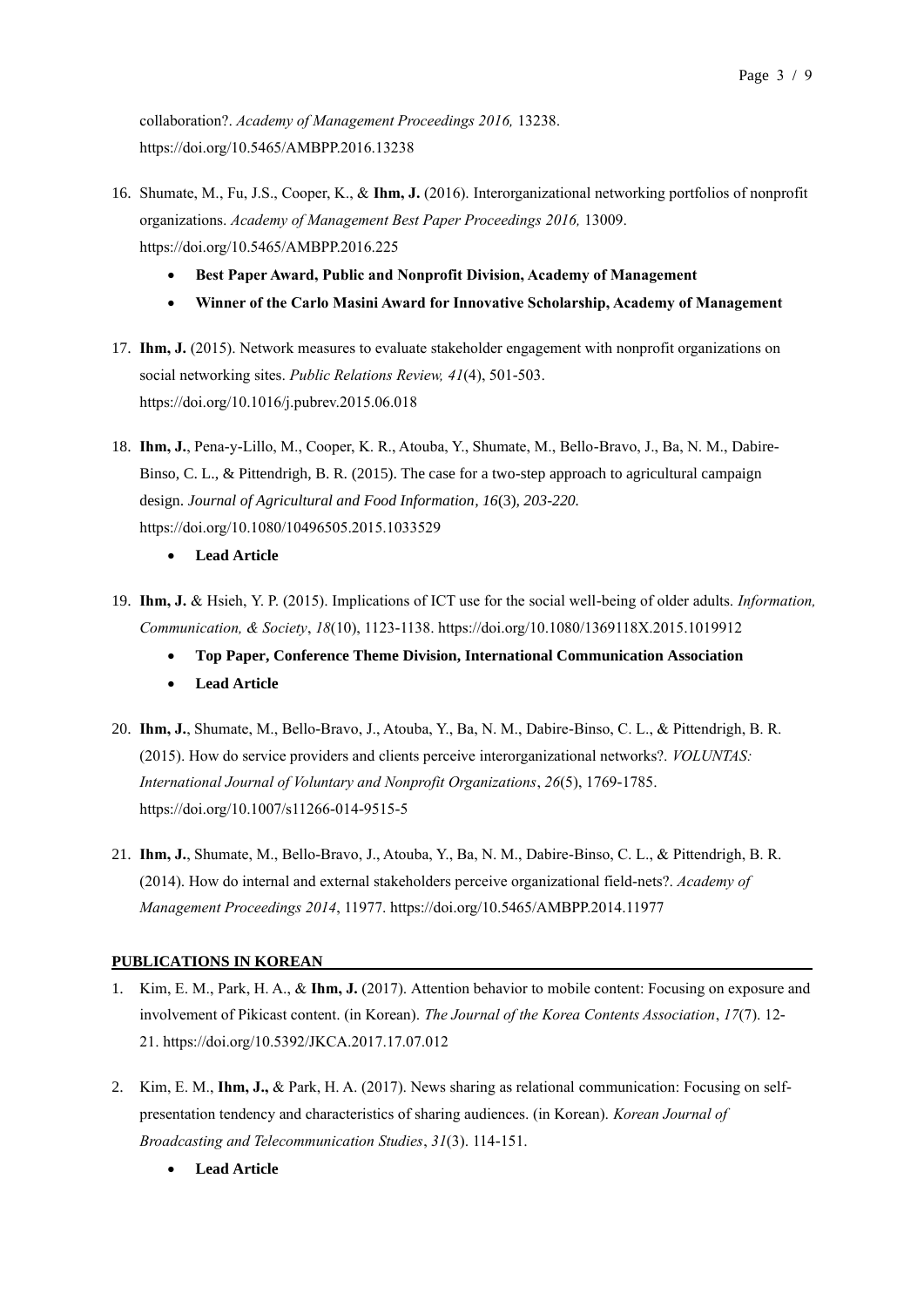#### **AWARDS AND HONORS**

**Top-Cited Article** in *Nonprofit Management & Leadership* (2019-2020) **Top Paper Award** in Public and Nonprofit Organizations Division, Academy of Management (2016) **Winner of Carlo Masini Award** for Innovative Scholarship, Academy of Management (2016) **Top Paper Award** in Conference Theme Division, International Communication Association (2014) Jaharis Family Fellowship (September, 2012-June, 2013) Culture Technology Fellowship (September, 2007-August, 2009) Scholarship for Academic Excellence (December, 2006-August, 2007) Annual Dean's List (University of Washington as an international exchange student, September, 2005-June, 2006) Ilju Scholarship (awarded to the top student of the department, September, 2003-December, 2006)

#### **RESEARCH GRANTS**

# **Korea News Agency Commission**

Research Grant, \$10,000 (2020)

#### **Kwangwoon University**

Research Grant, \$50,000 (2016-2021)

#### **Korean Association for Broadcasting & Telecommunication Studies**

Research Grant, \$3,000 (2018)

#### **Northwestern University**

Graduate Research Grant, The Graduate School, \$3,000 (2015) Graduate Research Ignition Grant, School of Communication, \$2,000 (2015) Dissertation Grant, Media, Technology, and Society Program, \$1,500 (2015)

#### **JOURNAL ARTICLES IN REVIEW**

Ihm, J. (in review). Organizations' impression management in social media based on their perception of audience networks.

Ihm, J. (in review). How individuals use nonprofit organizations' social media pages: Understanding function and audience of public engagement.

Ihm, J. (in review). Why do individuals undertake posts in organizations' social media pages: Identity and audience representation in autonomous networks.

### **CONFERENCE PRESENTATIONS**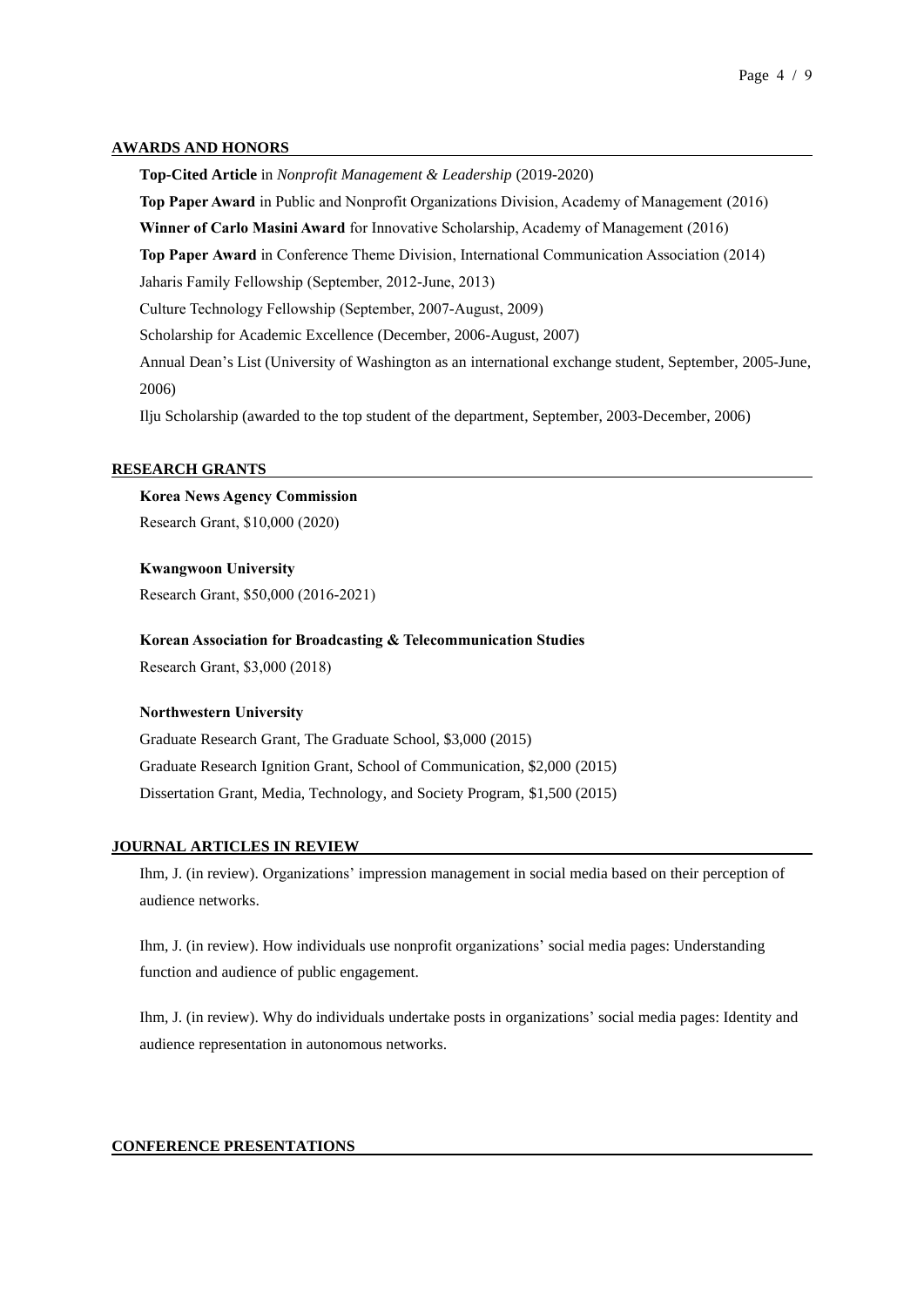- 1. Ihm, J., Choi, E., Kang, J., & Kim, J. (2018, June). *Conversation and community: How stakeholders engage in nonprofit social networking sites.* Paper presented at the 38th International Sunbelt Social Network Conference, Utrecht, Netherlands.
- 2. Ihm, J., Choi, H., Shin, G., Lee, S. & Cha, S. (2018, June). *How can nonprofits encourage more stakeholder engagement in social networking sites?* Paper presented at the 2018 Association for Research on Nonprofit Organizations and Voluntary Action Asia Conference, HongKong.
- 3. Ihm, J. (2017, November). *Social understanding of Problematic Internet Use (PIU): Reconceptualizing PIU with offline networks and social engagement.* Paper presented at the 103rd Annual Convention of the National Communication Associations, Dallas, TX.
- 4. Ihm, J. (2017, June). *More than a moral person: How communication networks and identity influence online volunteering*. Poster presented at the 37th International Sunbelt Social Network Conference, Beijing, China.
- 5. Ihm, J. (2017, June). *Online and offline social networks of migrant workers*. Paper presented at the 37th International Sunbelt Social Network Conference, Beijing, China.
- 6. Ihm, J. (2017, May). *More than a moral person: How communication networks and identity influence online volunteering*. Paper presented at the 67th Annual Conference of International Communication Association, San Diego, CA.
- 7. Ihm, J. & Shumate, M. (2016, August). *How does a board of directors influence within and cross-sector non-profit collaboration?* Paper presented at the 76th Annual Meeting of the Academy of Management, Anaheim, CA.
- 8. Shumate, M., Fu, J.S., Cooper, K., & Ihm, J. (2016, August). *Interorganizational network portfolios of nonprofit organizations*. Paper presented at the 76th Annual Meeting of the Academy of Management, Anaheim, CA.
	- **Top Paper in Public and Nonprofit Organizations Division**
	- **Winner of Carlo Masini Award for Innovative Scholarship**
- 9. Ihm, J. & Cooper, K. R. (2016, June). *Collaboration versus cooperation: Shared technology for organizational outcomes*. Paper presented at the 66th Annual Conference of International Communication Association, Fukuoka, Japan.
- 10. Ihm, J. & Shumate, M. (2016, April). *How does a board of directors influence within and cross-sector nonprofit collaboration?* Paper presented at the 5th International Symposium on Cross-Sector Social Interactions, Toronto, Canada.
- 11. Shumate, M., Fu, S., Cooper, K. & Ihm, J. (2016, April). *Rethinking partnership goals: Debunking the assumed relationship between nonprofit networking and capacity*. Paper presented at the 5th International Symposium on Cross-Sector Social Interactions, Toronto, Canada.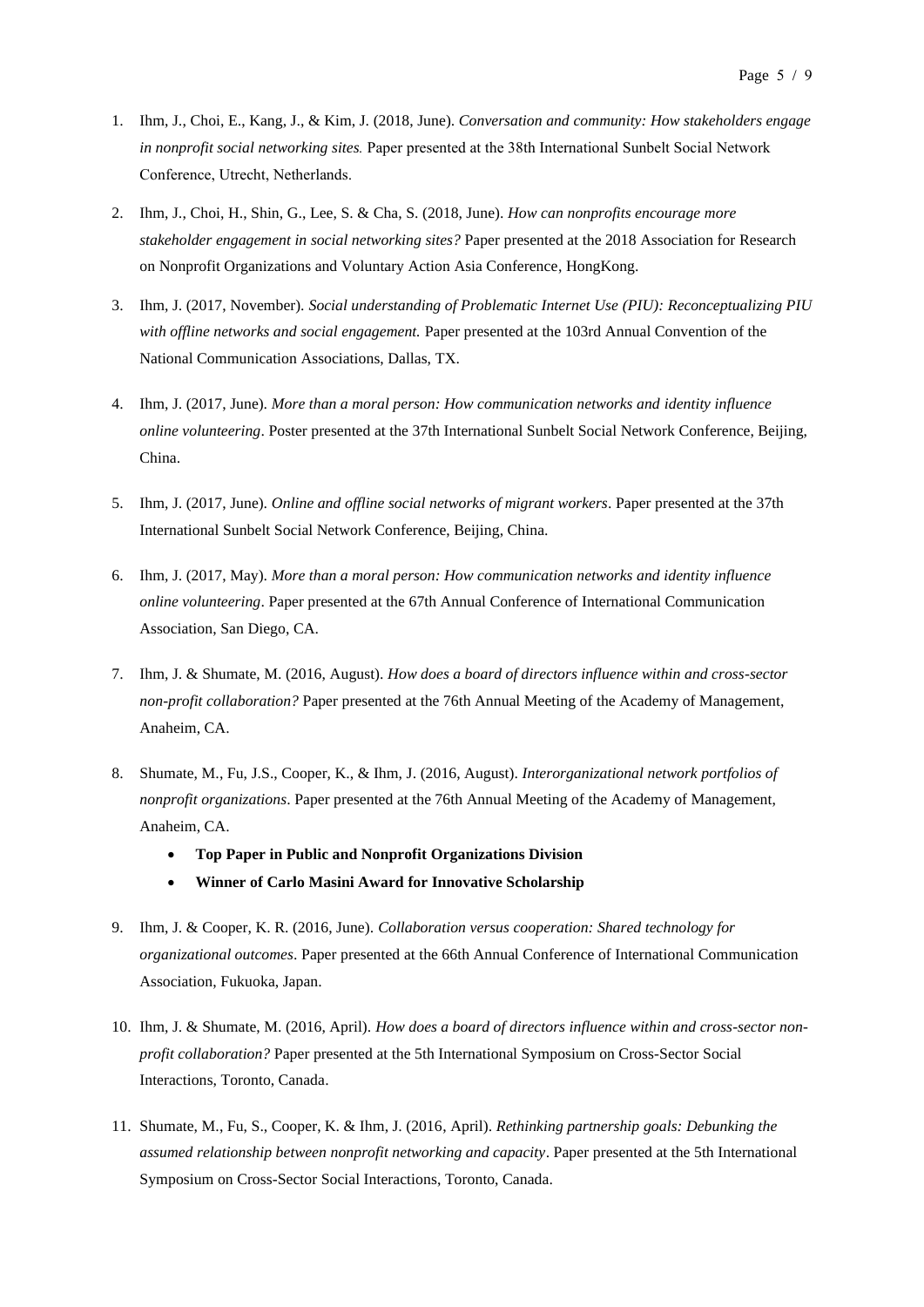- 12. Ihm, J. (2015, October). *More than a moral person: How do communication and identity influence offline and online voluntary actions?* Paper presented at the 28th Annual Organizational Communication Mini-Conference, East Lansing, MI.
- 13. Ihm, J. (2015, July). *Communication and identity in online and offline volunteerism.* Poster session presented at Aspen Conference, Aspen, CO.
- 14. Ihm, J. (2014, November). *How can network measures evaluate stakeholder engagement on nonprofit organizations' social networking sites?*. Paper presented at the 100th Annual Convention of the National Communication Associations, Chicago, IL.
- 15. Ihm, J. (2014, September). *How can network measures evaluate stakeholder engagement on nonprofit organizations' social networking sites?* Poster session presented at the 27th Annual Organizational Communication Mini-Conference, West Lafayette, IN.
- 16. Ihm, J., & Hsieh, Y. P. (2014, August). *Participation divide or additive benefits? The implications of ICT use for the social and psychological well-being of older adults*. Paper presented at the 109th Annual Meeting of American Sociological Association, San Francisco, CA.
- 17. Ihm, J., Shumate, M., Bello-Bravo, J., Atouba, Y., Ba, N. M., Dabire-Binso, C. L., & Pittendrigh, B. R. (2014, August). *How do internal and external stakeholders perceive organizational field-nets?*. Paper presented at the 74th Annual Meeting of the Academy of Management, Philadelphia, PA.
- 18. Ihm, J., & Hsieh, Y. P. (2014, May). *Participation divide or additive benefits? The implications of ICT use for the social and psychological well-being of older adults.* Paper presented at the 64th Annual Conference of International Communication Association, Seattle, WA.

#### • **Top Paper in Conference Theme Division**

- 19. Ihm, J. (2014, February). *How can we evaluate nonprofit organizations' online presence and performance on social networking sites by network measures?*. Paper presented at the 34th International Sunbelt Social Network Conference, St. Pete Beach, FL.
- 20. Ihm, J. (2013, November). *The limitations of clicktivism for collective action: Conceptualizing the creation of social capital based on the social transparency on SNS*. Paper presented at the 99th Annual Convention of the National Communication Associations, Washington, DC.
- 21. Ihm, J. (2013, November). *The role of networks for older adults in using SNS: Conceptualizing diverse types of uses and digital divide on SNS based on strength of ties*. Poster session presented at the 99th Annual Convention of the National Communication Associations, Washington, DC.
- 22. Ihm, J., Pena-y-Lillo, M., Cooper, K. R., Shumate, M., Bello-Bravo, J., Ba, N. M., Dabire-Binso, C. L., & Pittendrigh, B. R. (2013, November). *Digital divide in Burkina Faso: Exploring differences between*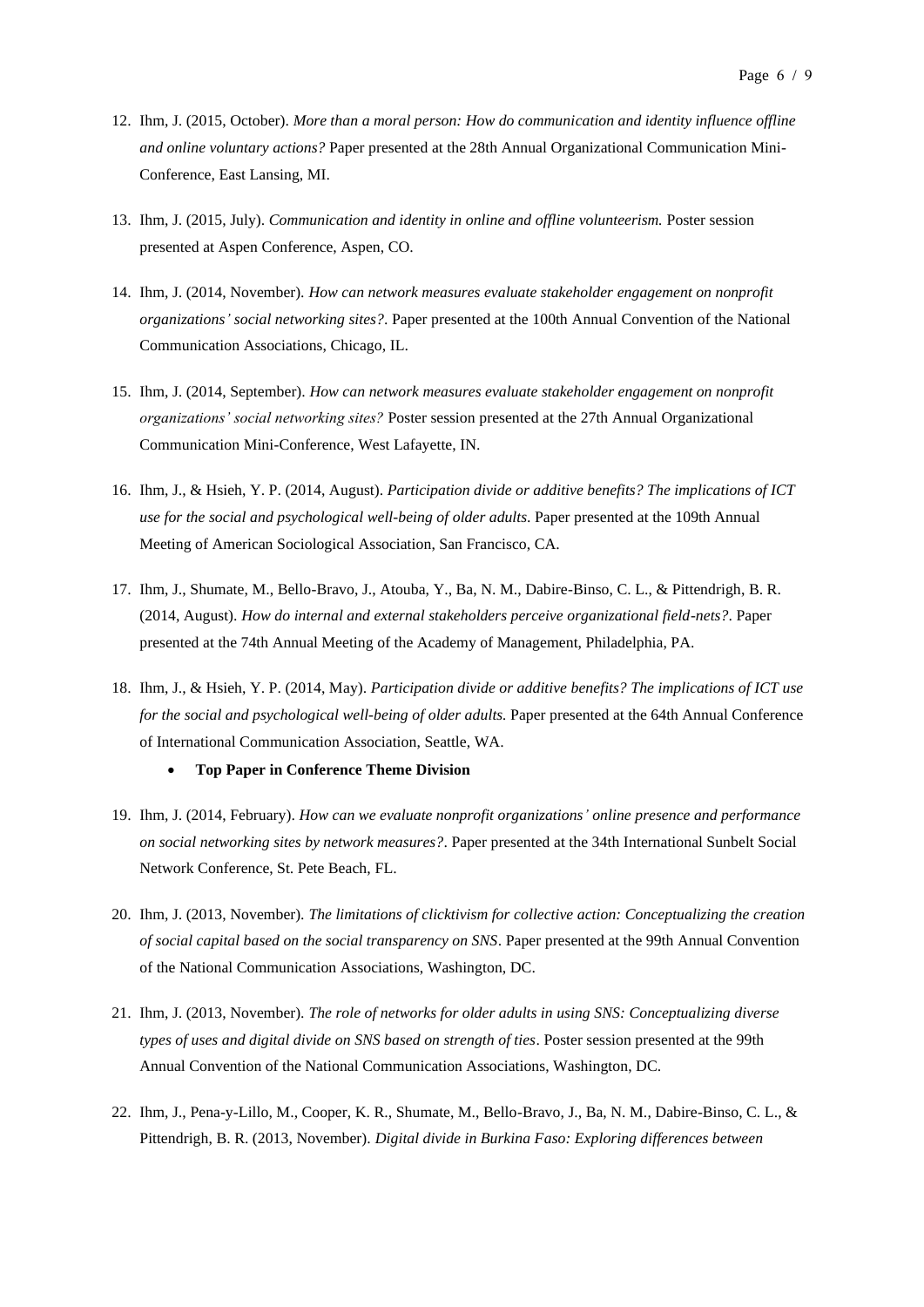*farmers and extension agents in access to technology and use*. Paper presented at the 99th Annual Convention of the National Communication Associations, Washington, DC.

- 23. Ihm, J., Shumate, M., Bello-Bravo, J., Ba, N. M., Dabire-Binso, C. L., & Pittendrigh, B. R. (2013, November). *Variance of cognitive social structures between farmers and extension agents in Burkina Faso*. Paper presented at the 99th Annual Convention of the National Communication Associations, Washington, DC.
- 24. Ihm, J., Shumate, M., McDonald, M. B., & Castillo, E. A. (2013, November). *Transformation of interorganizational networks in field configuring events*. Paper presented at the 42nd Annual Conference of the Association for Research on Nonprofit Organizations and Voluntary Action, Hartford, CT.
- 25. Ihm, J. (2013, October). *Social identity on social networking sites*. Poster session presented at the 26th Annual Organizational Communication Mini-Conference, Urbana-Champaign, IL.
- 26. Ihm, J. (2012, November). *Transcending the symbolic using language of sincerity: An analysis of Lee Chang-Dong's film, Poetry*. Paper presented at the 98th Annual Convention of the National Communication Associations, Orlando, FL.
- 27. Ihm, J. (2012, September). *The lack of networks in the digital divide of older adults*. Paper presented at the Infosocial Conference, Evanston, IL.
- 28. Ihm, J. (2009, December). *Digital storytelling of a performance with a virtual marionette and an actual marionette*. Paper presented at the conference of the Human Computer Interactions, PyongChang, Korea.

#### **INVITED TALKS**

- 1. Wandering and engagement, School of Media and Communication, Kwangwoon University, Seoul, Korea (December, 2018)
- 2. Consumers and online engagement, Korean Society for Consumer Advertising Psychology, Seoul, Korea (May, 2018)
- 3. News sharing as an interpersonal communication behavior: The case of sharing controversial news. Institute of Communication Research, Seoul National University, Seoul, Korea (December, 2018)
- 4. More than a moral person: How does identity influence online and offline engagement? Summer Conference of the Korean Association for Information Society, Seoul, Korea (June, 2016).
- 5. More than a moral person: How do communication and identity influence online and offline engagement? Institute of Communication Research, Seoul National University, Seoul, Korea (April, 2016)
- 6. Crossing borders of civic engagement: From volunteerism to activism and from online to offline spheres. Social movement and enterprise workshop, Kellogg School of Management, Northwestern University, Evanston, IL, U.S.A. (April, 2016)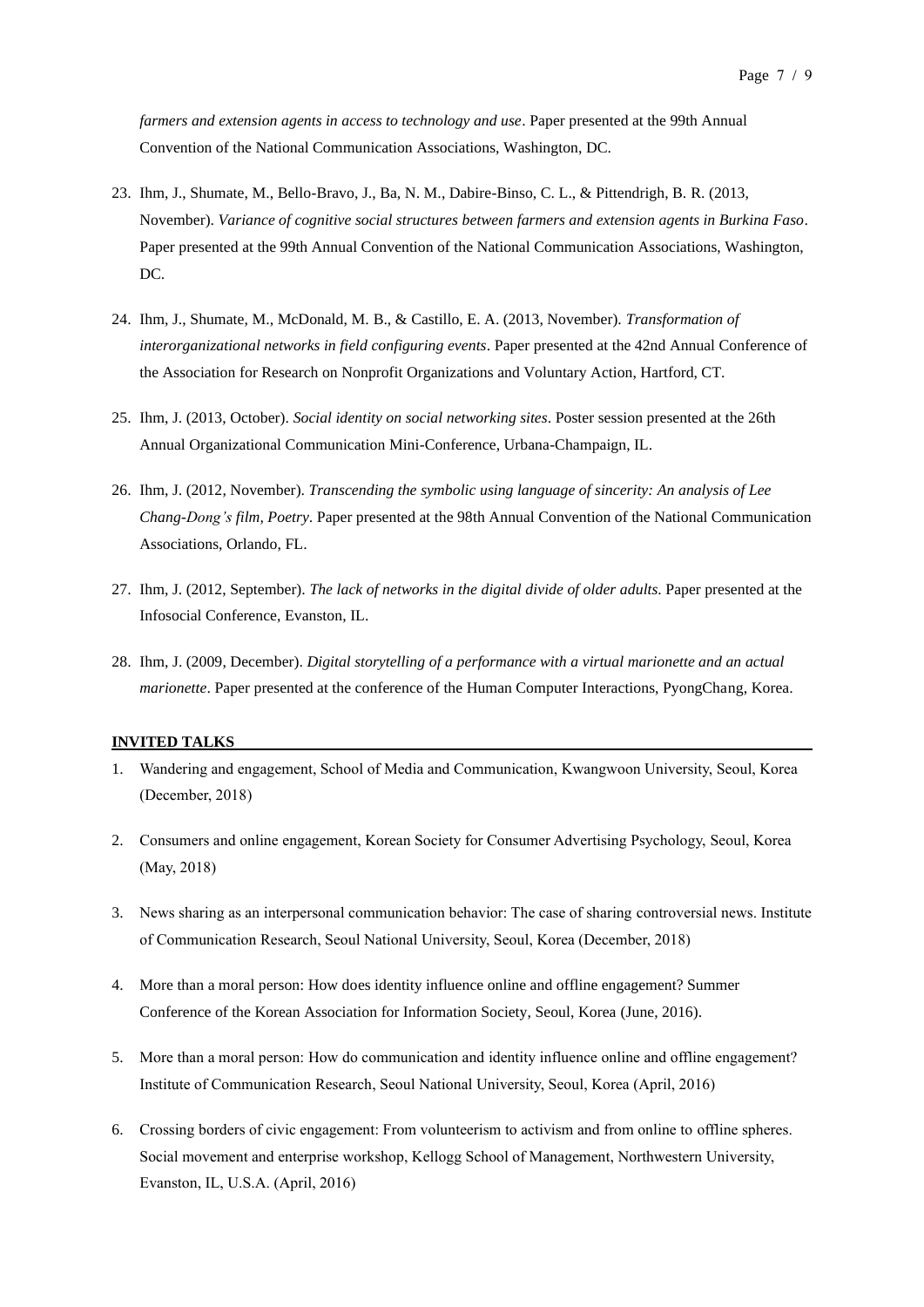- 7. How organizations broadcast their messages via old and new media, School of Media and Communication, Kwangwoon University, Seoul, Korea (December, 2015)
- 8. How does a board of directors influence within- and cross-sector nonprofit collaboration?, Nonprofit Network for Social Impact, Northwestern University, Evanston, IL, U.S.A. (November, 2015)
- 9. Perceptional variance of interorganizational networks between farmers and extension agents in Burkina Faso. School of Communication, Northwestern University, Evanston, IL, U.S.A. (May, 2014)

#### **SERVICE**

### **Reviewer for Academic Journals and Conferences**

*New Media & Society, Journalism & Mass Communication Quarterly, Management Communication Quarterly, Journal of Broadcasting & Electronic Media, Nonprofit Management & Leadership, VOLUNTAS: International Journal of Voluntary and Nonprofit Organizations*, International Communication Association (2012-present), National Communication Association (2012-present), Academy of Management (2013 present)

#### **CLASSES TAUGHT**

#### **Kwangwoon University**

Social Network Analysis (Undergraduate, Graduate) Communication Research Methods (Undergraduate, Graduate) Big Data and Communication (Undergraduate, Graduate) Understanding Media Contents (Undergraduate) Understanding Broadcasting and Its Audience (Undergraduate)

#### **Northwestern University**

Social Media for Social Good (Undergraduate) Networked Nonprofit (Undergraduate)

#### **GRADUATE STUDENT SUPERVISION**

**Ph.D. Committee Member**  Youngho Cho (2018)

#### **Ph.D. Qualification Exam Committee**

Masniati (2020), Bayarma (2020), Seungmee Lee (2019), Jihoon Ko (2018), Heedae Lee (2018), Hakyong Park (2018), Hyojung Park (2018), Jaeseop Shin (2017), Seoyang Chang (2017), Hiyasins Pearl (2017)

#### **Outside Committee Member**

Kwanho Kim, M.A., Seoul National University (2016)

#### **CONSULATION EXPERIENCES**

**Coding class for students**, Nammyung Elementary School, Namhae, Korea (2020-present),